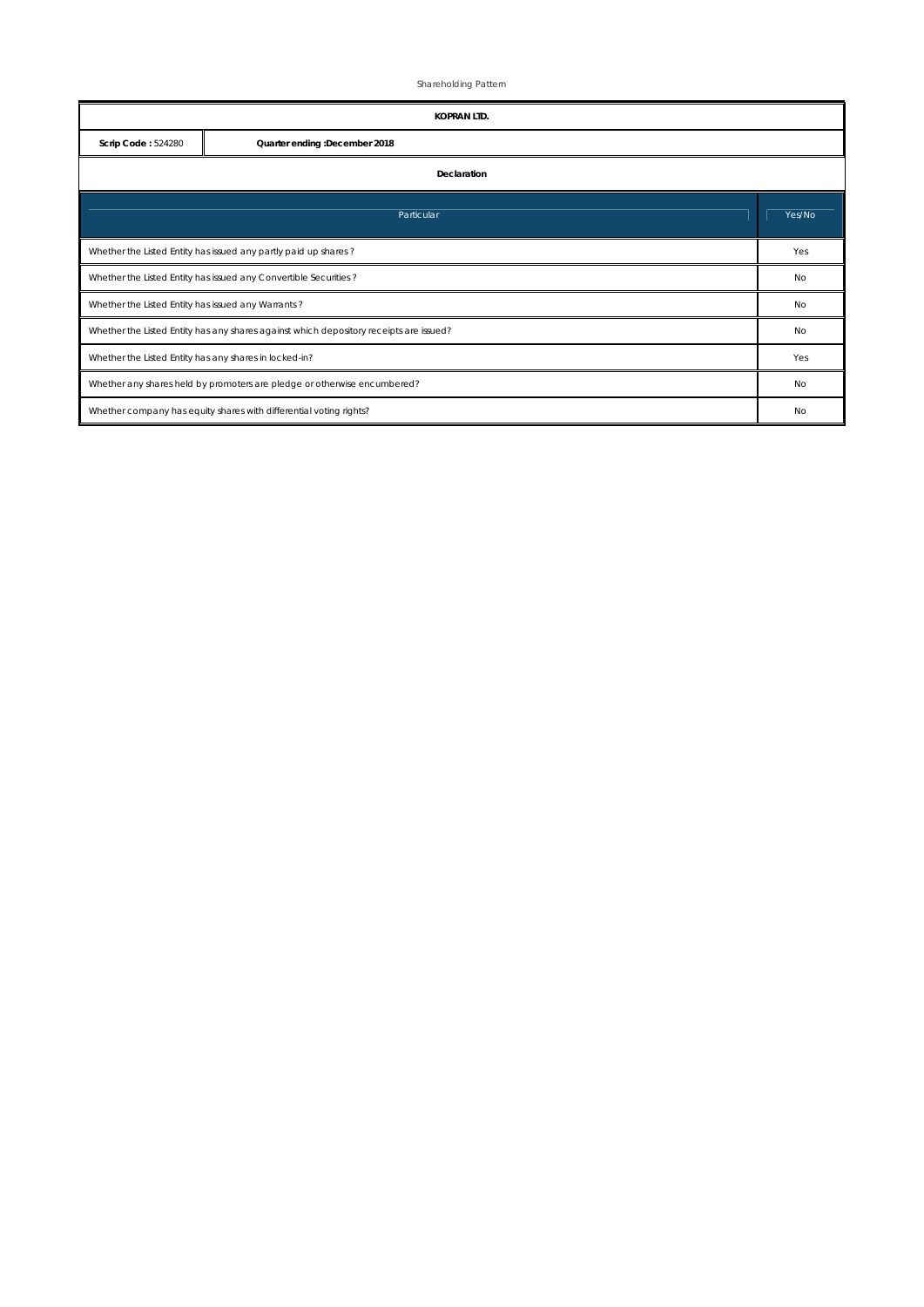## **Summary statement holding of specified securities**

| Category<br>of<br>shareholder               |                        | $\overline{No}$ . of<br>fully<br>paid up<br>equity<br>shares<br>held | No. of<br>Partly<br>paid-<br>up<br>equity<br>shares<br>held | Total<br>no.<br>shares<br>held | Shareholding<br>as a % of<br>total no. of<br>shares<br>(calculated<br>as per SCRR,<br>1957)As a %<br>of $(A+B+C2)$ | No. of<br>Voting<br>Rights | Total<br>as a %<br>$\circ$<br>Total<br>Voting<br>right | No. of Locked in<br>shares |                                                  | No. of equity                            |
|---------------------------------------------|------------------------|----------------------------------------------------------------------|-------------------------------------------------------------|--------------------------------|--------------------------------------------------------------------------------------------------------------------|----------------------------|--------------------------------------------------------|----------------------------|--------------------------------------------------|------------------------------------------|
|                                             | No. of<br>shareholders |                                                                      |                                                             |                                |                                                                                                                    |                            |                                                        | No.(a)                     | As $a\%$<br>of total<br><b>Shares</b><br>held(b) | shares held in<br>dematerialized<br>form |
| (A)<br>Promoter &<br>Promoter<br>Group      | 19                     | 1,89,34,203                                                          |                                                             | 1,89,34,203                    | 43.78                                                                                                              | 1,89,34,203                | 43.78                                                  | 21,50,000                  | 11.36                                            | 1,89,34,203                              |
| (B) Public                                  | 33,142                 | 2,43,15,273                                                          | 3,126                                                       | 2,43,18,399                    | 56.22                                                                                                              | 2,43,15,273                | 56.22                                                  |                            | 0.00                                             | 2,40,07,219                              |
| (C1) Shares<br>underlying<br><b>DRs</b>     |                        |                                                                      |                                                             |                                | 0.00                                                                                                               |                            | 0.00                                                   |                            | 0.00                                             |                                          |
| (C2) Shares<br>held by<br>Employee<br>Trust |                        |                                                                      |                                                             |                                | 0.00                                                                                                               |                            | 0.00                                                   |                            | 0.00                                             |                                          |
| $(C)$ Non<br>Promoter-<br>Non Public        |                        |                                                                      |                                                             |                                | 0.00                                                                                                               |                            | 0.00                                                   |                            | 0.00                                             |                                          |
| <b>Grand Total</b>                          | 33,161                 | 4,32,49,476                                                          | 3,126                                                       | 4,32,52,602                    | 100.00                                                                                                             | 4,32,49,476                | 100.00                                                 | 21,50,000                  | 4.97                                             | 4,29,41,422                              |

 **Note:** C=C1+C2 Grand Total=A+B+C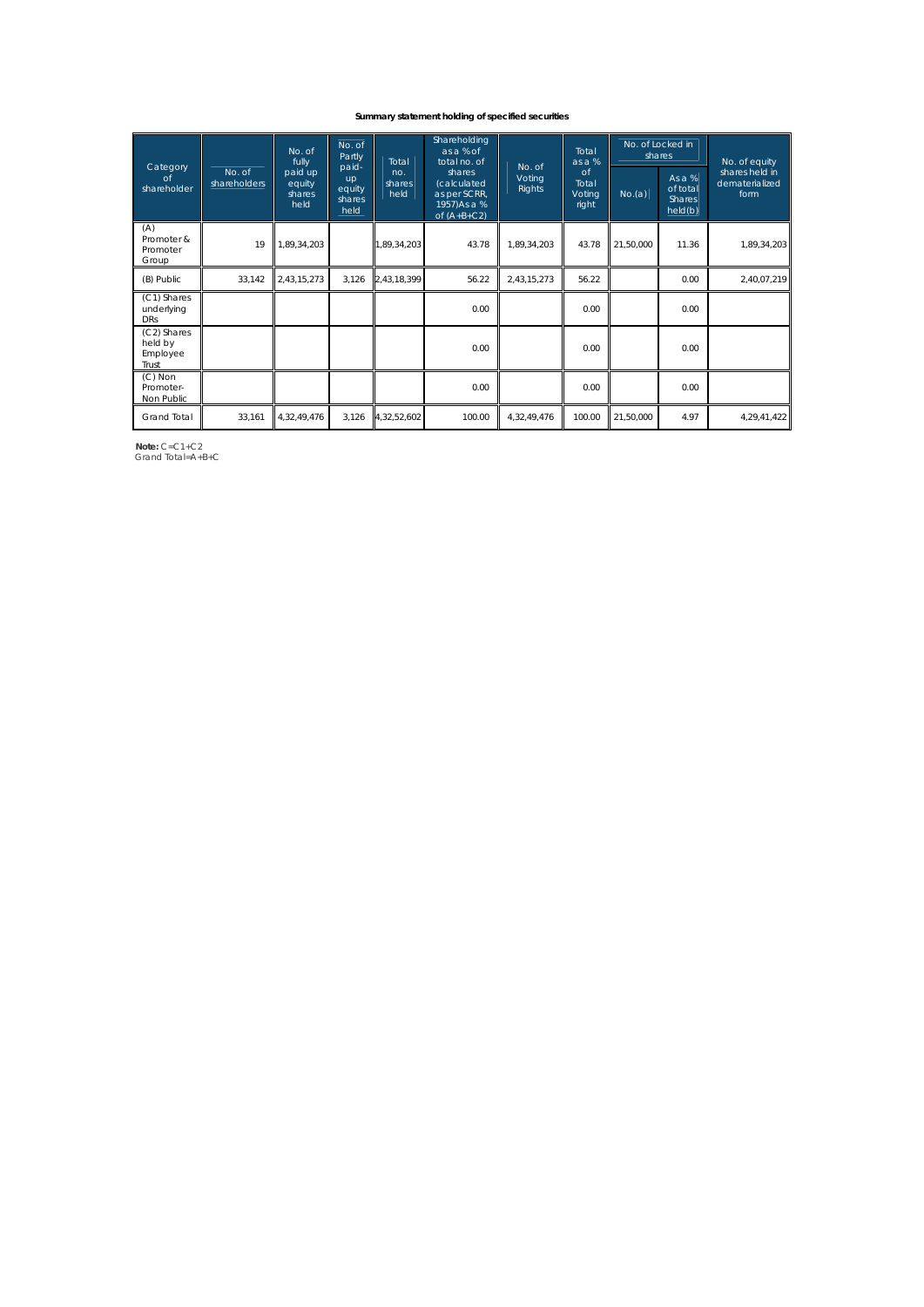## **Statement showing shareholding pattern of the Promoter and Promoter Group**

|                                       |                         | No. of fully                  | No. of                                   |                           | Shareholding as a % of                                                      |           | Number of Locked in<br>shares           | Number of equity                      |  |
|---------------------------------------|-------------------------|-------------------------------|------------------------------------------|---------------------------|-----------------------------------------------------------------------------|-----------|-----------------------------------------|---------------------------------------|--|
| Category of<br>shareholder            | Nos. of<br>shareholders | paid up equity<br>shares held | Partly paid-<br>up equity<br>shares held | Total nos.<br>shares held | total no. of shares<br>(calculated as per SCRR,<br>1957) As a % of (A+B+C2) | No.(a)    | As a % of<br>total<br>Shares<br>held(b) | shares held in<br>dematerialized form |  |
| A1) Indian                            |                         |                               |                                          |                           | 0.00                                                                        |           | 0.00                                    |                                       |  |
| Individuals/Hindu<br>undivided Family | 12                      | 54,81,410                     |                                          | 54,81,410                 | 12.67                                                                       |           | 0.00                                    | 54,81,410                             |  |
| Rajendra Somani                       | $\mathbf{1}$            | 23,24,250                     |                                          | 23,24,250                 | 5.37                                                                        |           | 0.00                                    | 23,24,250                             |  |
| Susheel Somani                        | $\mathbf{1}$            | 8,71,900                      |                                          | 8,71,900                  | 2.02                                                                        |           | 0.00                                    | 8,71,900                              |  |
| Hridai Shusheel<br>Somani             | $\mathbf{1}$            | 1,16,900                      |                                          | 1,16,900                  | 0.27                                                                        |           | 0.00                                    | 1,16,900                              |  |
| Mridula Somani                        | 1                       | 2,28,900                      |                                          | 2,28,900                  | 0.53                                                                        |           | 0.00                                    | 2,28,900                              |  |
| Surendra Somani                       | $\mathbf{1}$            | 5,03,075                      |                                          | 5,03,075                  | 1.16                                                                        |           | 0.00                                    | 5,03,075                              |  |
| Jaya Somani                           | 1                       | 2,58,500                      |                                          | 2,58,500                  | 0.60                                                                        |           | 0.00                                    | 2,58,500                              |  |
| Adarsh Somani                         | 1                       | 1,81,250                      |                                          | 1,81,250                  | 0.42                                                                        |           | 0.00                                    | 1,81,250                              |  |
| Suhrid Somani                         | 1                       | 93,300                        |                                          | 93,300                    | 0.22                                                                        |           | 0.00                                    | 93,300                                |  |
| Vandana Somani                        | 1                       | 3,25,200                      |                                          | 3,25,200                  | 0.75                                                                        |           | 0.00                                    | 3,25,200                              |  |
| Somani Kumkum                         | 1                       | 35,635                        |                                          | 35,635                    | 0.08                                                                        |           | 0.00                                    | 35,635                                |  |
| Varun Somani                          | 1                       | 2,72,500                      |                                          | 2,72,500                  | 0.63                                                                        |           | 0.00                                    | 2,72,500                              |  |
| Nupur Somani                          | 1                       | 2,70,000                      |                                          | 2,70,000                  | 0.62                                                                        |           | 0.00                                    | 2,70,000                              |  |
| Any Other (specify)                   | $\overline{7}$          | 1,34,52,793                   |                                          | 1,34,52,793               | 31.10                                                                       | 21,50,000 | 15.98                                   | 1,34,52,793                           |  |
| Debonair<br>Publication Pvt.Ltd.      | $\mathbf{1}$            | 1,000                         |                                          | 1,000                     | 0.00                                                                        |           | 0.00                                    | 1,000                                 |  |
| G.Claridge &<br>Company Limited       | 1                       | 3,42,500                      |                                          | 3,42,500                  | 0.79                                                                        |           | 0.00                                    | 3,42,500                              |  |
| <b>Oricon Enterprises</b><br>Ltd.     | 1                       | 60,17,183                     |                                          | 60,17,183                 | 13.91                                                                       | 21,50,000 | 35.73                                   | 60,17,183                             |  |
| Parijat Shipping and<br>Finale Ltd.   | 1                       | 3,85,209                      |                                          | 3,85,209                  | 0.89                                                                        |           | 0.00                                    | 3,85,209                              |  |
| Kopran Lifestyle Ltd                  | 1                       | 3,950                         |                                          | 3,950                     | 0.01                                                                        |           | 0.00                                    | 3,950                                 |  |
| Sarvamangal<br>Mercantile Co.Ltd.     | 1                       | 29,02,951                     |                                          | 29,02,951                 | 6.71                                                                        |           | 0.00                                    | 29,02,951                             |  |
| Panorama Finvest<br>Pvt.Ltd.          | 1                       | 38,00,000                     |                                          | 38,00,000                 | 8.79                                                                        |           | 0.00                                    | 38,00,000                             |  |
| Sub Total A1                          | 19                      | 1,89,34,203                   |                                          | 1,89,34,203               | 43.78                                                                       | 21,50,000 | 11.36                                   | 1,89,34,203                           |  |
| A2) Foreign                           |                         |                               |                                          |                           | 0.00                                                                        |           | 0.00                                    |                                       |  |
| $A = A1 + A2$                         | 19                      | 1,89,34,203                   |                                          | 1,89,34,203               | 43.78                                                                       | 21,50,000 | 11.36                                   | 1,89,34,203                           |  |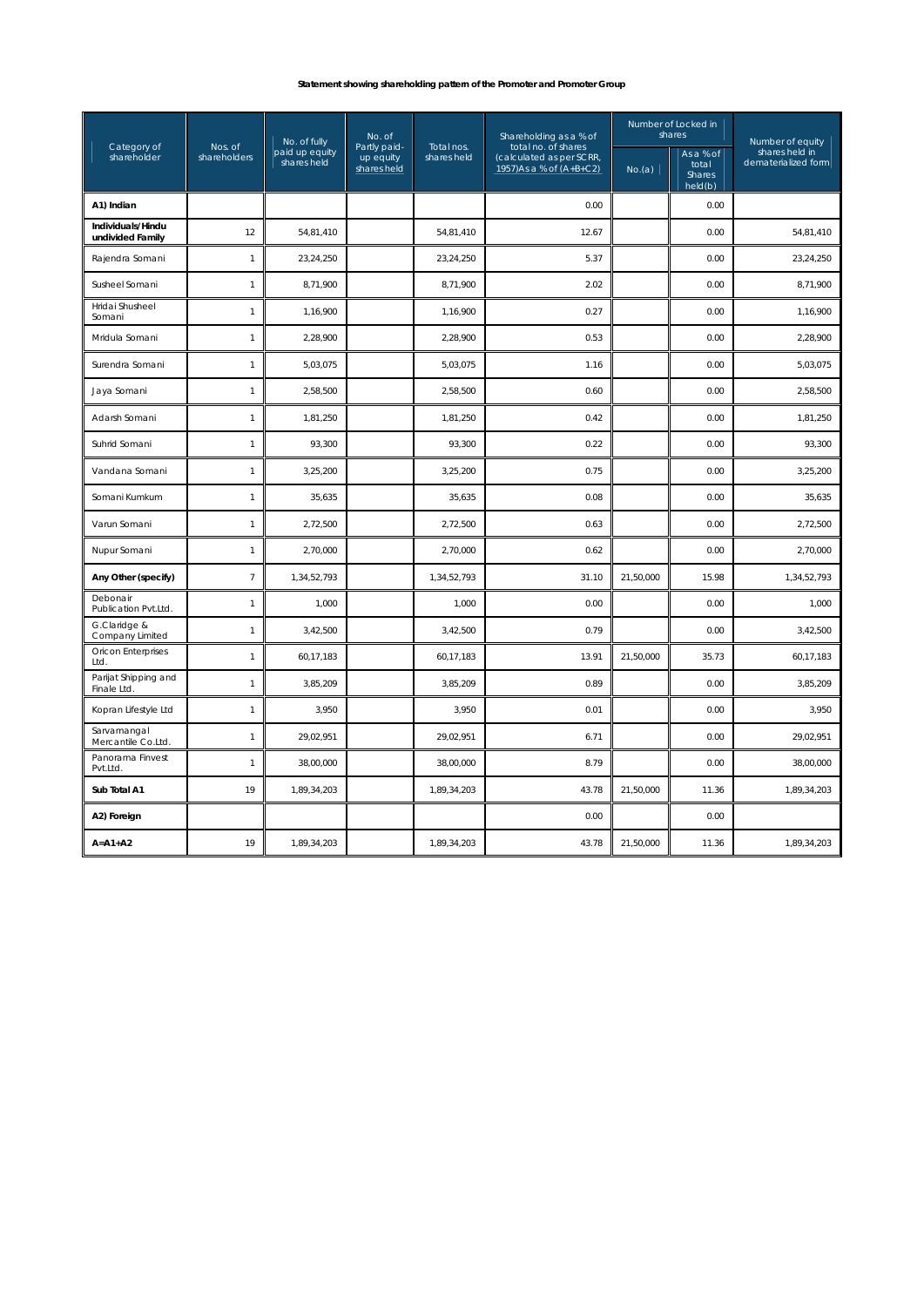## **Statement showing shareholding pattern of the Public shareholder**

| Category & Name                                                                 |                       | No. of fully<br>paid up  | Partly<br>paid-up        |                          | Shareholding %<br>calculated as           | No. of                  | Total as<br>a % of       | No. of Locked in<br>shares |                                                  | No. of equity<br>shares held in           |
|---------------------------------------------------------------------------------|-----------------------|--------------------------|--------------------------|--------------------------|-------------------------------------------|-------------------------|--------------------------|----------------------------|--------------------------------------------------|-------------------------------------------|
| of the<br><b>Shareholders</b>                                                   | No. of<br>shareholder | equity<br>shares<br>held | equity<br>shares<br>held | Total no.<br>shares held | per SCRR, 1957<br>As a % of<br>$(A+B+C2)$ | Voting<br><b>Rights</b> | Total<br>Voting<br>right | No.(a)                     | As a $%$<br>of total<br><b>Shares</b><br>held(b) | dematerialized<br>form(Not<br>Applicable) |
| <b>B1) Institutions</b>                                                         | $\overline{O}$        | $\overline{0}$           |                          |                          | 0.00                                      |                         | 0.00                     |                            | 0.00                                             |                                           |
| Mutual Funds/                                                                   | $\sqrt{3}$            | 500                      |                          | 500                      | 0.00                                      | 500                     | 0.00                     |                            | 0.00                                             |                                           |
| Financial<br><b>Institutions/Banks</b>                                          | 13                    | 1163994                  | 145                      | 11,64,139                | 2.69                                      | 11,63,994               | 2.69                     |                            | 0.00                                             | 11,63,839                                 |
| Any Other<br>(specify)                                                          | 3                     | 300                      |                          | 300                      | 0.00                                      | 300                     | 0.00                     |                            | 0.00                                             |                                           |
| Sub Total B1                                                                    | 19                    | 1164794                  | 145                      | 11,64,939                | 2.69                                      | 11,64,794               | 2.69                     |                            | 0.00                                             | 11,63,839                                 |
| <b>B2) Central</b><br>Government/ State<br>Government(s)/<br>President of India | $\Omega$              | $\mathsf{O}\xspace$      |                          |                          | 0.00                                      |                         | 0.00                     |                            | 0.00                                             |                                           |
| <b>B3) Non-Institutions</b>                                                     | $\mathbf 0$           | $\mathbf 0$              |                          |                          | 0.00                                      |                         | 0.00                     |                            | 0.00                                             |                                           |
| Individual share<br>capital upto Rs. 2<br>Lacs                                  | 32202                 | 15012487                 | 2.981                    | 1,50,15,468              | 34.72                                     | 1,50,12,487             | 34.71                    |                            | 0.00                                             | 1,47,25,339                               |
| Individual share<br>capital in excess<br>of Rs. 2 Lacs                          | 71                    | 3838397                  |                          | 38,38,397                | 8.87                                      | 38,38,397               | 8.88                     |                            | 0.00                                             | 38,38,397                                 |
| <b>NBFCs registered</b><br>with RBI                                             | $\overline{c}$        | 23816                    |                          | 23,816                   | 0.06                                      | 23,816                  | 0.06                     |                            | 0.00                                             | 23,816                                    |
| Any Other<br>(specify)                                                          | 848                   | 4275779                  |                          | 42,75,779                | 9.89                                      | 42,75,779               | 9.89                     |                            | 0.00                                             | 42,55,828                                 |
| <b>Bodies Corporate</b>                                                         | 410                   | 2901712                  |                          | 29,01,712                | 6.71                                      | 29,01,712               | 6.71                     |                            | 0.00                                             | 28,81,911                                 |
| <b>Clearing Members</b>                                                         | 86                    | 294639                   |                          | 2,94,639                 | 0.68                                      | 2,94,639                | 0.68                     |                            | 0.00                                             | 2,94,639                                  |
| Non-Resident<br>Indian (NRI)                                                    | 350                   | 1075378                  |                          | 10,75,378                | 2.49                                      | 10,75,378               | 2.49                     |                            | 0.00                                             | 10,75,228                                 |
| Trusts                                                                          | $\overline{2}$        | 4050                     |                          | 4,050                    | 0.01                                      | 4,050                   | 0.01                     |                            | 0.00                                             | 4,050                                     |
| Sub Total B3                                                                    | 33123                 | 23150479                 | 2,981                    | 2,31,53,460              | 53.53                                     | 2,31,50,479             | 53.53                    |                            | 0.00                                             | 2,28,43,380                               |
| $B = B1 + B2 + B3$                                                              | 33142                 | 24315273                 | 3,126                    | 2,43,18,399              | 56.22                                     | 2,43,15,273             | 56.22                    |                            | 0.00                                             | 2,40,07,219                               |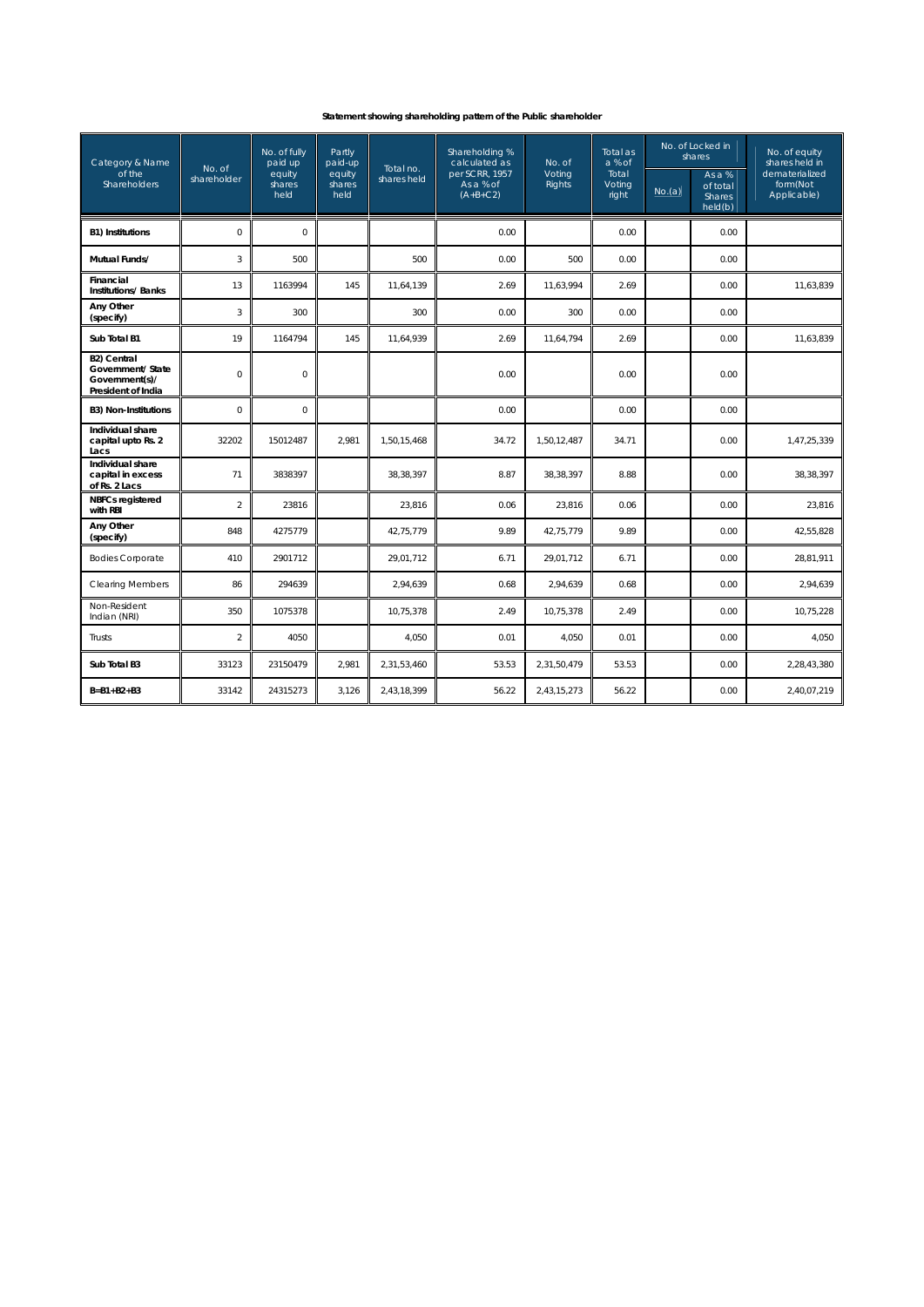## **Statement showing shareholding pattern of the Non Promoter- Non Public shareholder**

| Category & Name<br>of the<br>Shareholders(I) | No. of<br>shareholder(III) | No. of fully<br>paid up<br>equity shares<br>held(IV) | Partly paid-<br>up equity<br>shares<br>held(V) | Total no.<br>shares<br>$held(VII =$<br>$IV+V+VI$ | Shareholding %<br>calculated as per SCRR,<br>1957 As a % of<br>$(A+B+C2)(VIII)$ | <b>No</b> | Number of<br>Locked in<br>shares(XII)<br>As a % of<br>total<br><b>Shares</b><br>held | Number of equity shares<br>held in dematerialized<br>form(XIV)(Not Applicable) |
|----------------------------------------------|----------------------------|------------------------------------------------------|------------------------------------------------|--------------------------------------------------|---------------------------------------------------------------------------------|-----------|--------------------------------------------------------------------------------------|--------------------------------------------------------------------------------|
| C1) Custodian/DR<br>Holder                   |                            |                                                      |                                                |                                                  | 0.00                                                                            |           | 0.00                                                                                 |                                                                                |
| C2) Employee<br><b>Benefit Trust</b>         |                            |                                                      |                                                |                                                  | 0.00                                                                            |           | 0.00                                                                                 |                                                                                |